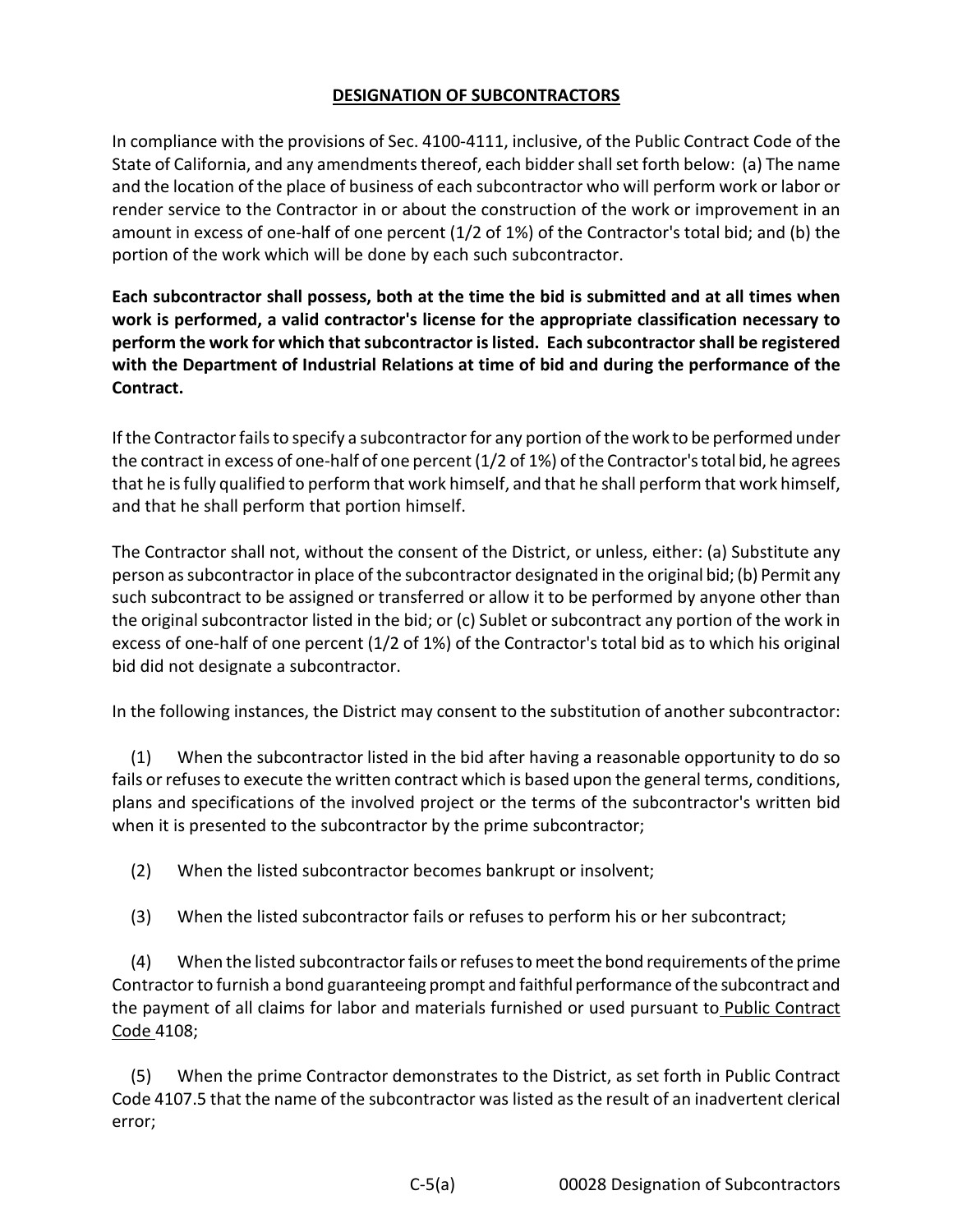As a condition to assert claim of clerical error, the Contractor must give written notice of the inadvertent clerical error to the District with copies to both the listed and intended subcontractor within two (2) working days of the time of the prime bid opening. The District shall consent to the substitution if the prime Contractor and both subcontractor listed in error and the intended subcontractor each submit an affidavit to the District within eight (8) working days of the time of the prime bid opening indicating that an inadvertent clerical error was made.

The District shall also consent to the substitution of the intended Contractor if affidavits are filed by both the prime Contractor and the intended Subcontractor within six (6) working days and the subcontractor claimed to be listed in error does not submit within six (6) working days a written objection to the claim to both the District and the Contractor.

However, if the listed subcontractor submits a written objection to the Contractor's claim of inadvertent clerical error within six (6) working days from the time of the prime bid opening, the District shall investigate the claims of the parties and shall hold a public hearing as described herein to determine the validity of those claims.

Any declarations submitted must be submitted under penalty of perjury by all three (3) parties and supported by testimony under oath and subject to cross-examination.

(6) When the listed Contractor is not licensed pursuant to the Contractor's license law;

(7) When the District determines that the work performed by the listed subcontractor is substantially unsatisfactory and not in substantial accordance with the plans and specifications, or that the subcontractor is substantially delaying or disrupting the progress of the work.

Prior to any substitution of a subcontractor, the District shall give notice in writing to the listed subcontractor of the request to substitute subcontractors and the reasons for the request. The notice shall be served by registered or certified mail to the last known address of the subcontractor. The listed subcontractor who has been so notified shall have five (5) working days within which to submit written objections to the substitution to the District. Failure to file these written objections shall constitute the listed subcontractor's consent to the substitution. If written objections are filed, the District shall give notice in writing of at least five (5) working days to the listed subcontractor of a hearing by the District on the Contractor's request for substitution.

The original bid need not designate a subcontractor for the performance of any change orders.

No subletting or subcontracting of any portion of the work in excess of one-half of one percent (1/2 of 1%) of the prime Contractor's total bid shall be permitted except in cases of public emergency or necessity and then only after a written finding is made by the District as a public record setting forth the facts constituting the emergency or necessity.

As used in this designation, the term subcontractor means only those subcontractors who contract directly with the prime Contractor.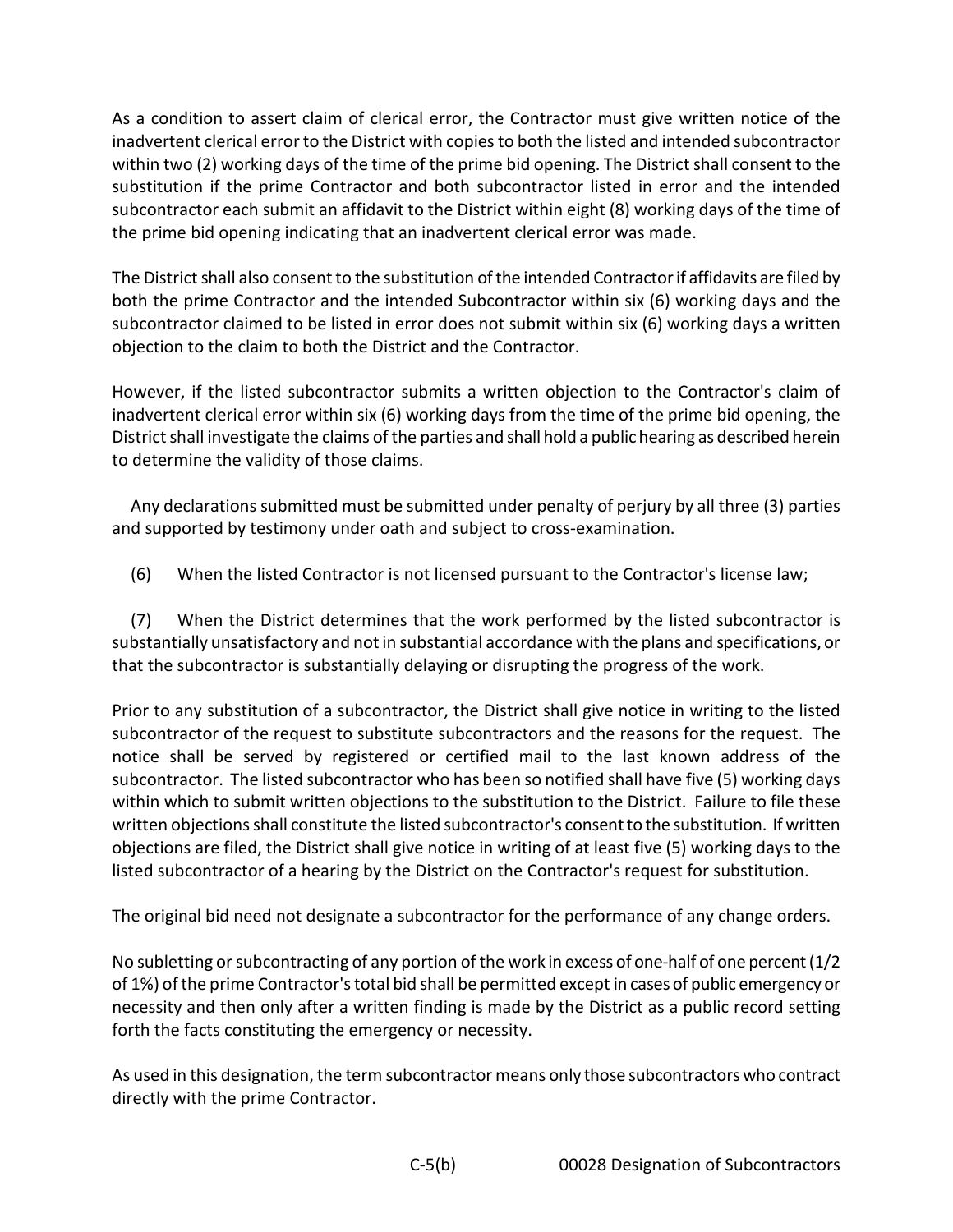If the Contractor violates any of the provisions of this section, it is deemed to have violated and breached this contract, and the District may exercise the option in its own discretion of: (1) canceling the contract; or (2) assessing the contract or a penalty in an amount of not more than ten percent (10%) of the amount of the subcontract involved, and this penalty shall be deposited in the fund out of which the prime contract is awarded. The Contractor shall be entitled to a public hearing in five (5) days notice of the time and place of the hearing.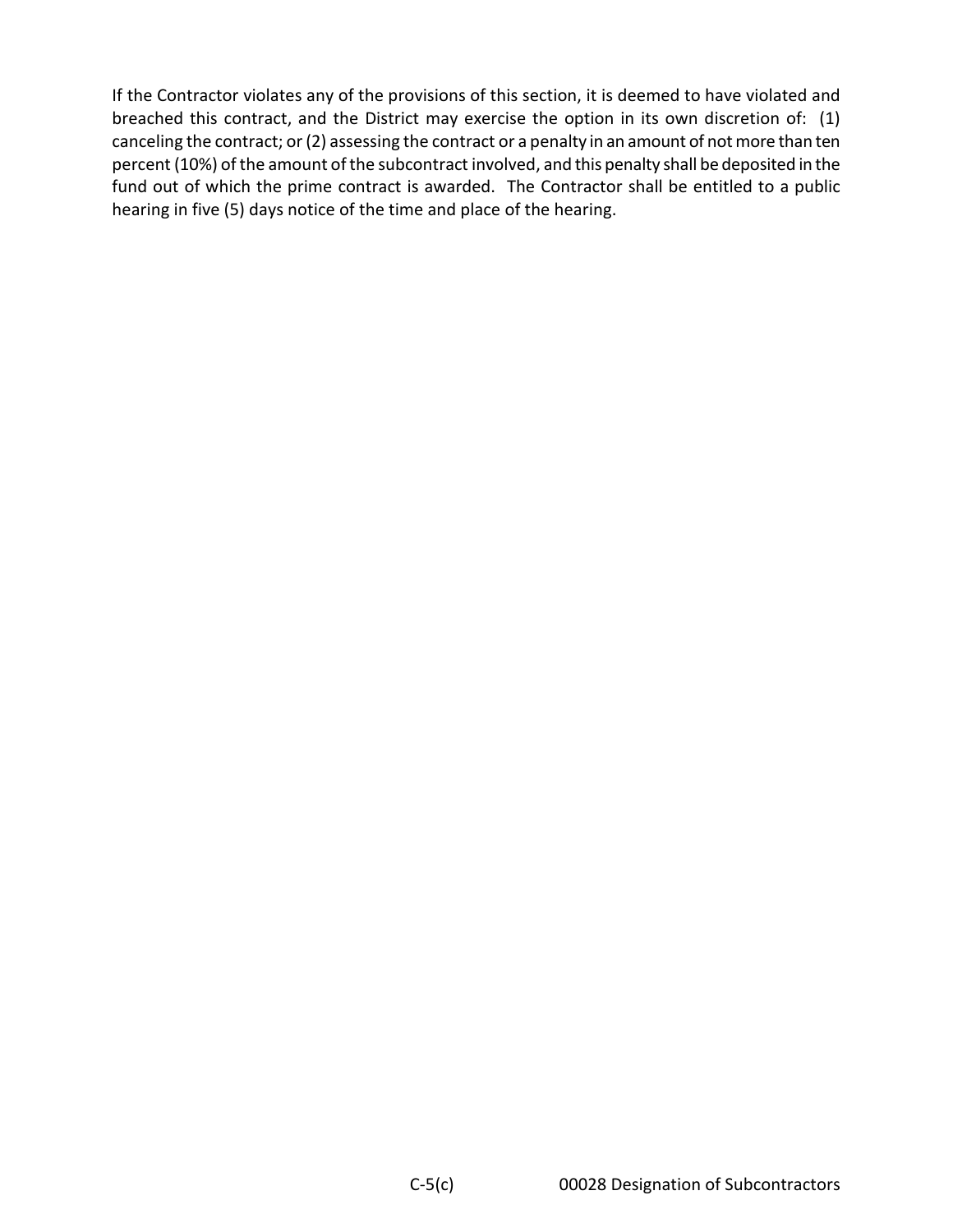## **LIST OF DESIGNATED SUBCONTRACTORS**

| SPEC#:                                           |  |
|--------------------------------------------------|--|
| <b>PROJECT TITLE:</b>                            |  |
| <b>NAME OF CONTRACTOR</b><br>and DIR #/Exp Date: |  |

In compliance with the provisions of Sec. 4100-4111, inclusive, of the Public Contract Code of the State of California, and any amendments thereof, each bidder shall set forth: the name, location of the place of business, license number, portion of the work which will be done by each subcontractor who will perform work or labor or render service to the Contractor in or about the construction of the work or improvement in an amount in excess of one-half of one percent (1/2 of 1%) of the Contractor's total bid. Each portion of Subcontracted work noted in the below table must be specific and contain all major activities associated with completion of the project, outside of the services provided by the bidding Contractor. Ambiguous and/or incomplete Subcontracted work information may deem the bid nonresponsive. **Each subcontractor shall possess, both at the time the bid is submitted and at all times when work is performed, a valid contractor's license for the appropriate classification necessary to perform the work for which that subcontractor is listed.**

#### **BIDDER SHALL PROVIDE THE FOLLOWING INFORMATION:**

## **Company Name, Business Address, Email Address, License No., Contractor Registration No., Expiration Date, Subcontract Work, and % Of Total Bid**

|                                                                                | <b>LICENSE#</b>                            | <b>SUBCONTRACT</b><br><b>WORK</b><br>(Be Specific) | % OF<br><b>TOTAL BID</b> |
|--------------------------------------------------------------------------------|--------------------------------------------|----------------------------------------------------|--------------------------|
| LICENSED SUBCONTRACTOR'S NAME,<br><b>BUSINESS ADDRESS, &amp; EMAIL ADDRESS</b> | <b>CONTRACTOR</b><br><b>REGISTRATION #</b> |                                                    |                          |
| Company Name:                                                                  | License #:                                 |                                                    |                          |
| Address:                                                                       |                                            |                                                    |                          |
| <b>Email Address:</b>                                                          | DIR Registration #:                        |                                                    |                          |
|                                                                                | Exp Date:                                  |                                                    |                          |
| Company Name:                                                                  | License #:                                 |                                                    |                          |
| Address:                                                                       |                                            |                                                    |                          |
|                                                                                | DIR Registration #:                        |                                                    |                          |
| <b>Email Address:</b>                                                          |                                            |                                                    |                          |
|                                                                                | Exp Date:                                  |                                                    |                          |

# **\* PLEASE WRITE LEGIBLY\***